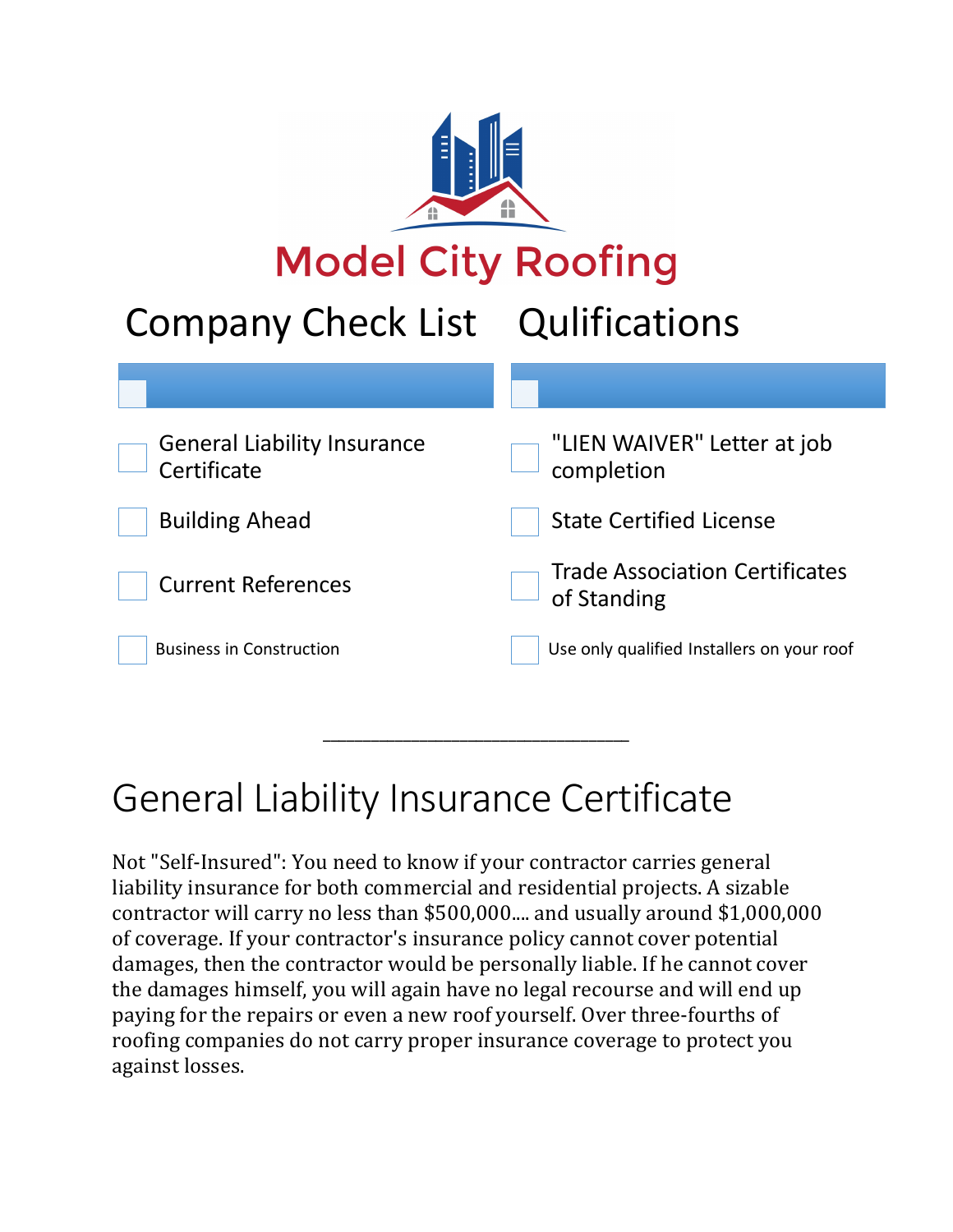# Building Ahead

A growing number of commercial properties and property managers are desiring and insisting on making their home eco-friendly so that they are healthy to live in and are also cost effective to operation.

## "LIEN WAIVER" Letter at job completion

Don't be fooled, some might promise you a lien waiver letter, but you must demand that it be given to you upon completion and certainly before you make your last payment. Very few contractors will be able to provide this ultimate level of consumer protection for you.

#### Current References

All reputable roofers carry pre-printed lists of references.... that includes customers from 1 to 5 years ago, as well as customers from the previous month. Also, ask for suppliers, business references, etc. A roofer should be able to supply, on demand, a comprehensive list of ALL clients served for at least the last 5 years. A one year list of clients should contain at least 75 job references.

#### **Business in Construction**

Our team ensures good relationships with subcontractors and other partners and work hard to maintain cooperation and mutual respect on all projects so that they are on schedule.

# Trade Association Certificates of Standing

Belonging to trade associations implies some quality and ethical integrity on the part of the contractor. Associations like the National Roofing Contractor Association and the Roofing Contractors Association of Florida are common associations.